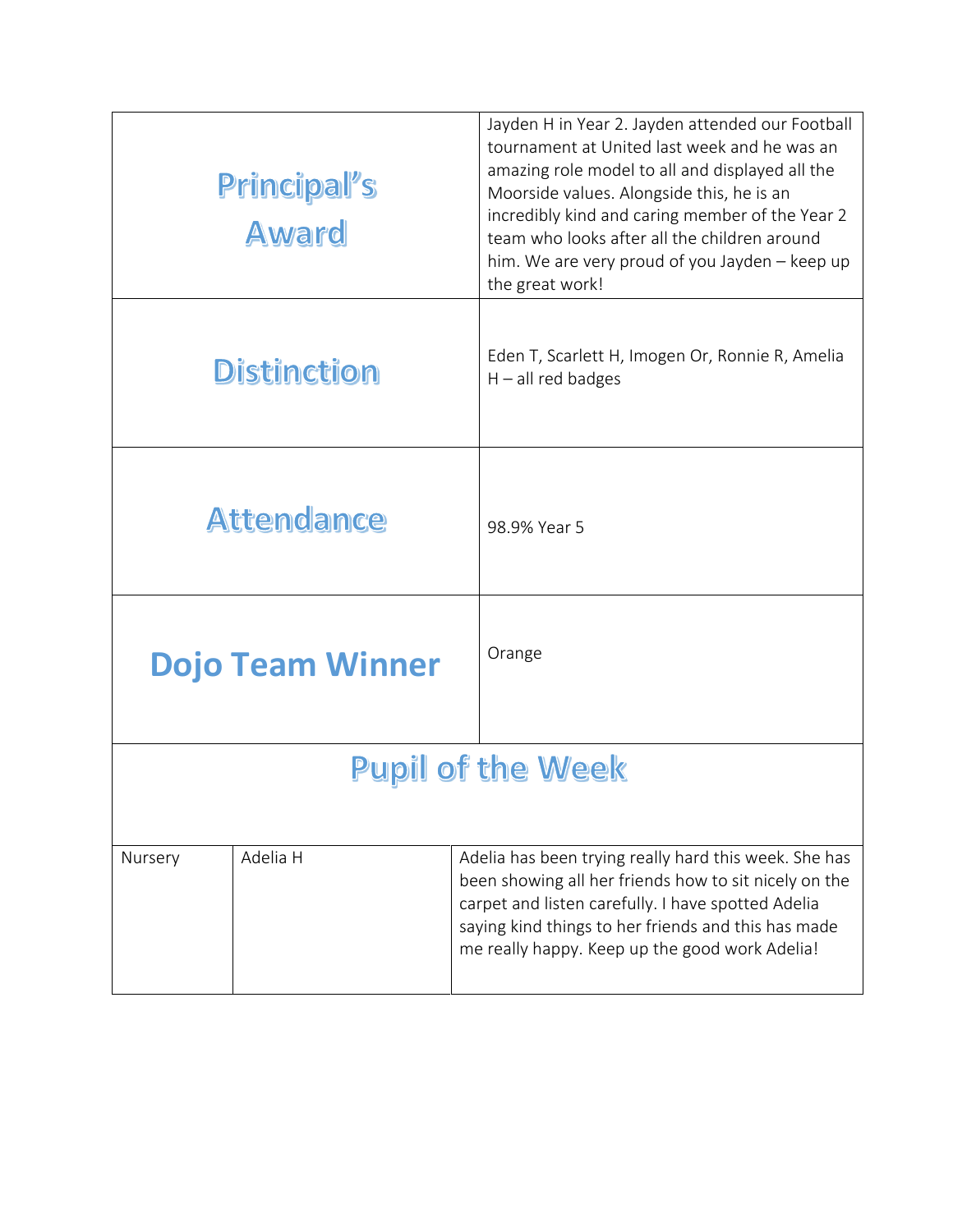| <b>RM</b> | Harley L      | Harley has been listening carefully and sharing his<br>ideas with others on the carpet. He always has a big<br>smile and is beaming with pride when he works hard<br>on his new learning. Well done Harley!                                                                         |
|-----------|---------------|-------------------------------------------------------------------------------------------------------------------------------------------------------------------------------------------------------------------------------------------------------------------------------------|
| <b>RC</b> | Sean M        | Sean has been really engaged with our learning this<br>week! He is quite an historian and has been proud<br>to share his historical knowledge with other<br>members of the class during our carpet discussions.<br>Keep it up Sean - you could have a great career<br>ahead of you! |
| 1F        | Maisie B      | Maisie has been working hard all term. She is trying<br>her best and her hard work does not go unnoticed.<br>Keep up the good work Maisie! We are all very<br>proud of you.                                                                                                         |
| 1B        | Saskia C-W    | Saskia has been working incredibly hard in phonics<br>this week, and Mrs Orr has noticed a big difference<br>in her reading. Keep working hard Saskia!                                                                                                                              |
| 2T        | Melody B      | Melody is a ray of sunshine in our class. She has<br>made us extremely proud over the last few weeks as<br>she has become an amazing mathematician through<br>her hard work and determination. Keep up the<br>brilliant work Melody!                                                |
| 2PR       | Rose Oliver-M | Rose has worked incredibly hard this week and has<br>produced some fabulous work. Her setting<br>description in English is particularly good and Rose is<br>really thinking about how to engage the reader with<br>her writing. Keep up the good work Rose.                         |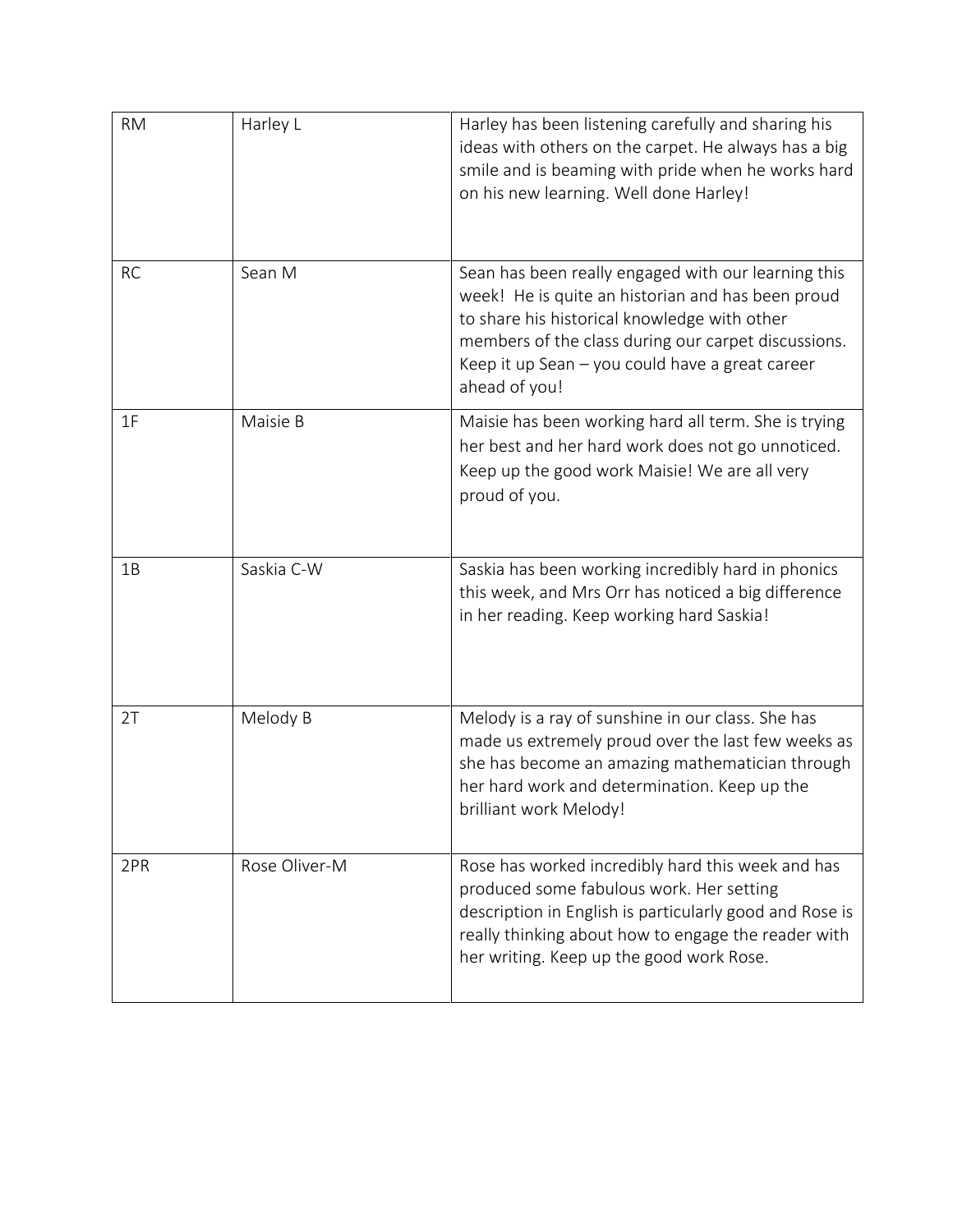| 3S                                                                                                                                                                                                                                               | Azra D   | Azra is a fantastic example of what it is to be a<br>Moorside pupil. Her attitude to learning is amazing<br>and she never stops pushing herself to achieve the<br>next challenge. This week Azra has been using some<br>brilliant history vocabulary in planning her writing<br>and I can't wait to see the end result. Keep it up!                       |  |  |
|--------------------------------------------------------------------------------------------------------------------------------------------------------------------------------------------------------------------------------------------------|----------|-----------------------------------------------------------------------------------------------------------------------------------------------------------------------------------------------------------------------------------------------------------------------------------------------------------------------------------------------------------|--|--|
| 3F                                                                                                                                                                                                                                               | Daisy P  | Daisy has been working really hard in her math. She<br>has a fantastic attitude to learning and puts in 100%<br>even when things are a little tricky. She brightens up<br>my day with her big smile and happy attitude. Daisy<br>had been really helpful this week for Mrs. Power. So<br>proud of you, Keep it up!                                        |  |  |
| Reader of the week: London B<br>London has been working his socks off on reading plus recently, and has tried his best to read the<br>text carefully to get every question right. Your concentration is really paying off London, keep it<br>up! |          |                                                                                                                                                                                                                                                                                                                                                           |  |  |
| 4R                                                                                                                                                                                                                                               | Areeba T | Areeba has been a magnificent pupil this week.<br>From her English writing, to her dedicated Math's<br>work, Areeba demonstrates an eagerness to learn.<br>Well done, Areeba, keep it up!                                                                                                                                                                 |  |  |
| 4A                                                                                                                                                                                                                                               | Mia C- G | Mia has produced some excellent pieces of work in<br>recent weeks. The quality of her newspaper report<br>in English was excellent and her reasoning and<br>problem solving skills in Maths are also of a<br>consistently high standard. Mia is an enthusiastic,<br>hard-working, well-liked member of our class. Well<br>done and keep up the hard work! |  |  |
| Reader of the week:<br>Rana S - Rana has made excellent progress on Reading Plus this year. Her comprehension and<br>fluency skills are going from strength-to-strength. Keep up the great work, Rana.                                           |          |                                                                                                                                                                                                                                                                                                                                                           |  |  |